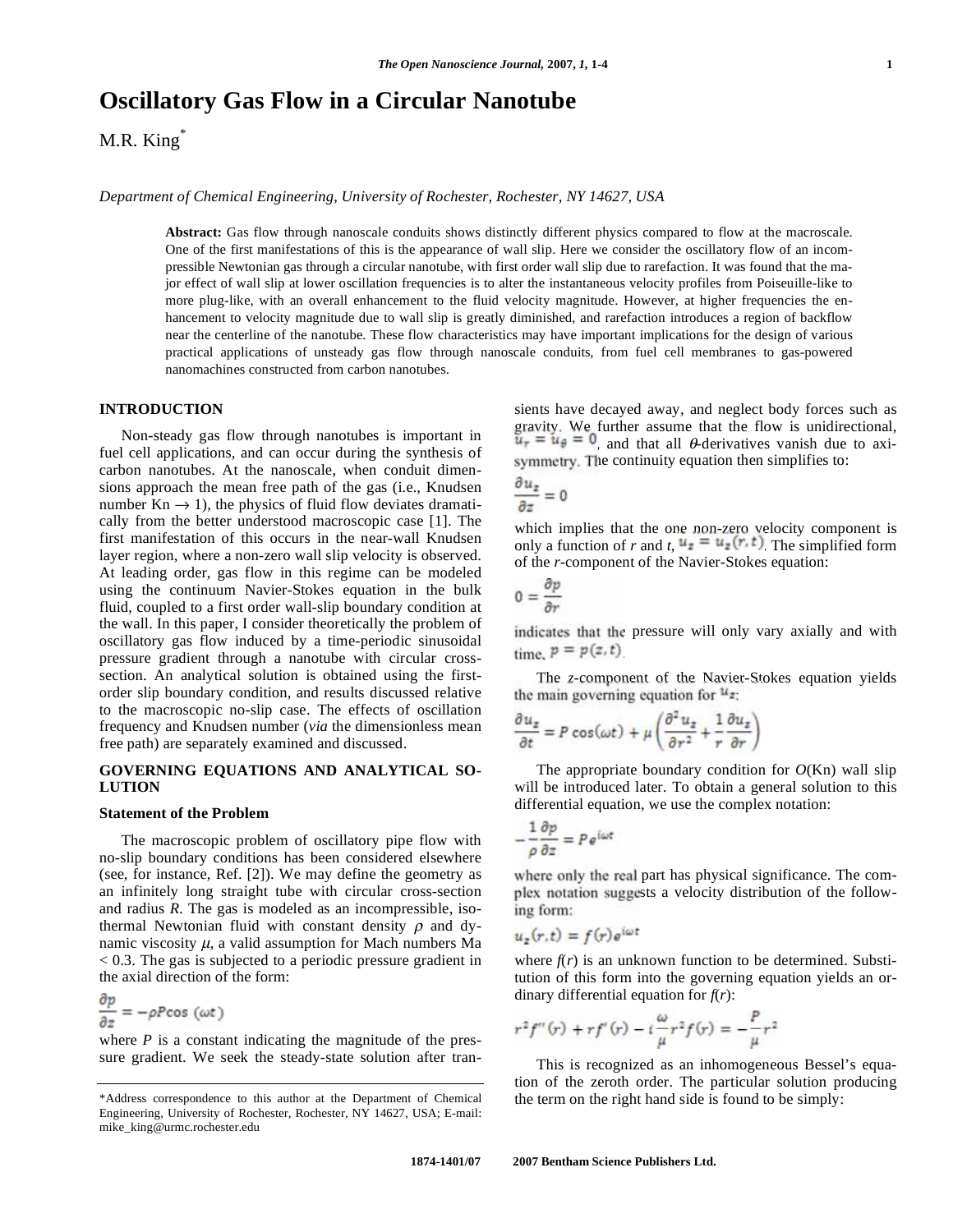#### **2** *The Open Nanoscience Journal, 2007, Volume 1* **Mass 2007,** *Magnetic 30**M.R. King 3007, Volume 1* **M.R.** *King 3007, Volume 1* **Magnetic 30** *M.R. King 3007, Volume 1* **Magnetic 30** *M.R. King 3007, Volume 1* **Magnetic 30**

$$
f_p(r) = -i\frac{P}{\omega}
$$

 The general solution to the homogeneous Bessel equation is the following linear combination:

$$
f_h(r) = C_1 J_0 \left( \sqrt{\frac{-i\omega}{\mu}} r \right) + C_2 Y_0 \left( \sqrt{\frac{-i\omega}{\mu}} r \right)
$$

where  $I_0$  is the Bessel function of the first kind and zeroth order:

$$
J_0\left(\sqrt{\frac{-i\omega}{\mu}}r\right) = \sum_{n=0}^{\infty} \frac{(-1)^n}{(n!)^2} \left(\sqrt{\frac{-i\omega}{\mu}}\frac{r}{2}\right)^2
$$

and  $Y_0$  is the Bessel function of the second kind and zeroth order:

$$
Y_0(z) = \frac{2}{\pi} J_0(z) (\ln(\frac{z}{2} + \gamma))
$$
  
=  $-\frac{2}{\pi} \sum_{n=0}^{\infty} \frac{(-1)^n}{(n!)^2} (\frac{z}{2})^{2n} (\frac{1}{n} + \frac{1}{n-1})$   
+  $\cdots$  + 1)

The constant  $\gamma \approx 0.5772$  is known as the Euler-Máscheroni constant. The Bessel function of the second kind  $Y_0(\sqrt{-t\omega/\mu} r)$  has a logarithmic singularity at  $r = 0$ , so to enforce the condition that the velocity remain bounded at the center of the nanotube we set  $C_2 = 0$ . Thus, the velocity solution to within an integration constant is:

$$
u_z(r,t) = \left[ C_1 J_0 \left( \sqrt{\frac{-i\omega}{\mu}} r \right) - i \frac{P}{\omega} \right] e^{i\omega t}
$$

#### **First-Order Wall Slip Boundary Condition**

 There is a region near the tube wall in which the gas is out of equilibrium, called the Knudsen layer. The Knudsen layer has a thickness on the order of the mean free path of the gas. When the relevant dimensions of a flow conduit approach the length scale of the Knudsen layer thickness, typically at the nanoscale, interesting behavior emerges. The transition between macroscopic and nanoscale flow regimes is best expressed in terms of the dimensionless Knudsen number, defined as  $Kn = \lambda/L$  where  $\lambda$  is the mean free path of the gas and *L* is the characteristic length of the control volume. The mean free path  $\lambda$  can be thought of as the average distance a gas molecule travels between molecular collisions. Thus, when the frequency of molecular collisions with the wall approaches the frequency of intermolecular gas collisions, the fluid ceases to behave as a continuum. For reference, the mean free path of air at standard temperature and pressure is  $\lambda_0 = 49$  nm. Various theoretical estimates of the mean free path exist, depending on the collision model assumed [1].

 The slip flow regime, as we will consider here, occurs in the approximate range of  $10^{-3} <$  Kn  $< 10^{-1}$ . Within this parameter range, the complex physics in the Knudsen layer can be well approximated by replacing the common no-slip boundary condition with a velocity slip at the wall. It has been known for quite some time that the flow of rarified gas results in slipping at the walls [3]. If *s* denotes the direction parallel to the wall, the slip velocity may be expressed as:

$$
u_{\text{slip}} = u_{\text{I}} - u_{\text{wall}} = \xi \left. \frac{\partial u_{\text{I}}}{\partial n} \right|_{w}
$$

where  $\xi$  is a length called the "coefficient of slip" and *n* is the normal direction. Maxwell estimated the magnitude of the coefficient of slip from the kinetic theory of gases to be [4]:

$$
\xi = \frac{2-\sigma}{\sigma} \lambda
$$

where  $\sigma$  represents the fraction of molecules that are absorbed by the surface due to wall roughness or due to a condensation-evaporation process. These molecules are then reemitted with velocities corresponding to those of quiescent gas at the temperature of the wall. The remaining fraction of molecules,  $1-\sigma$ , are perfectly reflected by the wall and retain their original momentum. In non-isothermal systems there also exists an additional  $O(Kn^2)$  slip term due to thermal gradient in the *s*-direction.

#### **Analytic Solution for Gas Velocity**

 Thus, for our cylindrical geometry, the appropriate slip boundary condition takes the form:

$$
u_z|_{r=R} = \frac{2-\sigma}{\sigma} \lambda \frac{\partial u_z}{\partial r}\Big|_{r=R}
$$

 Making use of the following two Bessel function identities:

$$
\frac{d}{dx}\left[x^m j_m(x)\right] = x^m j_{m-1}(x)
$$

$$
j_{-m}(x) = (-1)^m j_m(x)
$$

we can enforce the wall slip boundary condition as:

$$
\frac{\sigma - 2}{\sigma} \lambda \left[ C_1 \sqrt{\frac{-i\omega}{\mu}} J_1 \left( \sqrt{\frac{-i\omega}{\mu}} R \right) \right] e^{i\omega t}
$$

$$
= \left[ C_1 J_0 \left( \sqrt{\frac{-i\omega}{\mu}} R \right) - i \frac{P}{\omega} \right] e^{i\omega t}
$$

This yields the constant:

$$
C_1 = iP/\omega \left[ J_0 \left( \sqrt{\frac{-i\omega}{\mu}} R \right) - \frac{\sigma - 2}{\sigma} \lambda \sqrt{\frac{-i\omega}{\mu}} J_1 \left( \sqrt{\frac{-i\omega}{\mu}} R \right) \right]^{-1}
$$

For convenience we define the following two parameters:

$$
\alpha = \sqrt{\omega/\mu} R
$$

$$
\beta = \frac{\sigma - 2}{\sigma} \lambda \sqrt{\frac{\omega}{\mu}}
$$

where  $\alpha$  represents a dimensionless frequency of oscillation, and  $\beta$  represents the relative importance of rarefaction. In terms of these new parameters, the flow solution becomes: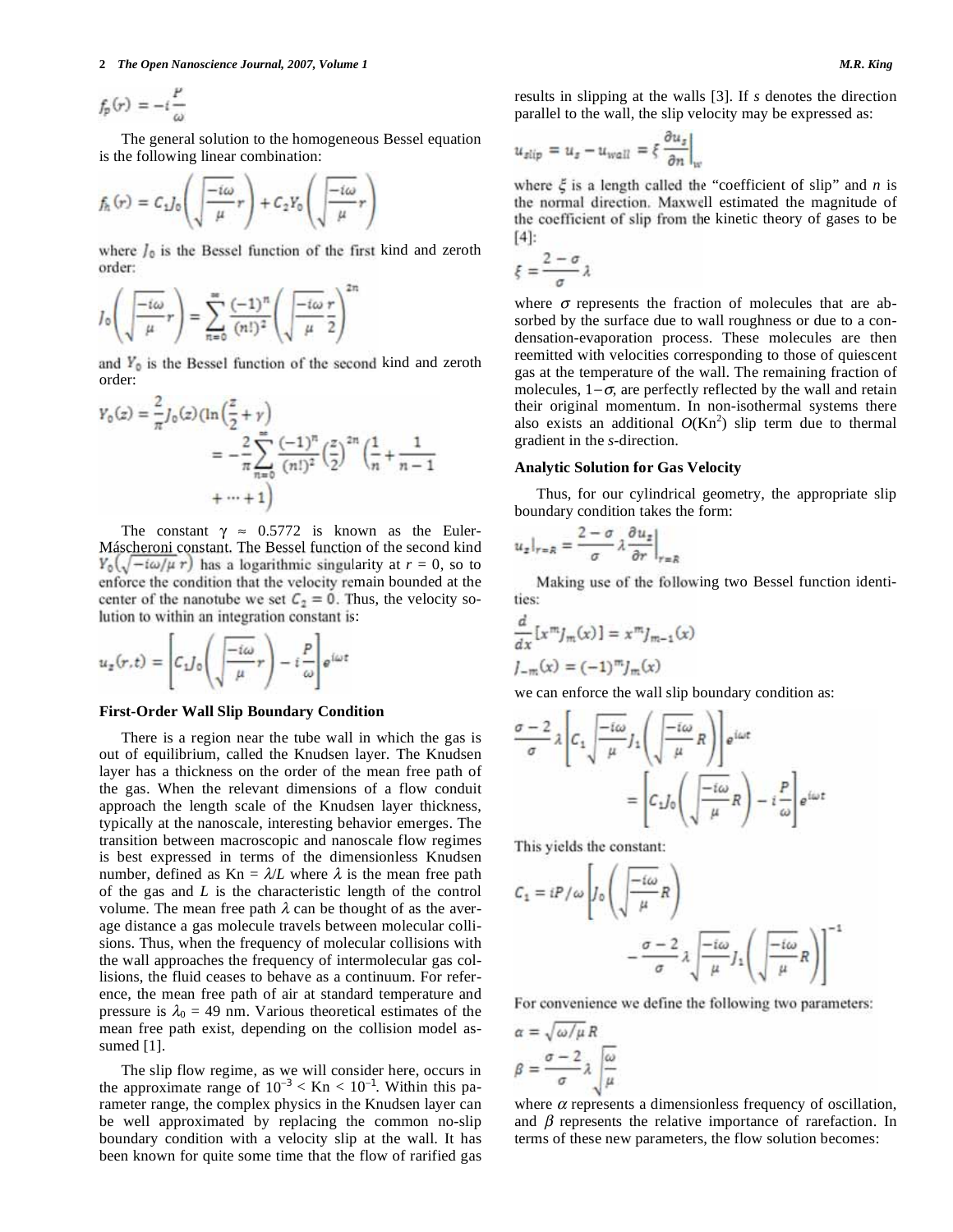

Fig. (1). Plot of the instantaneous gas velocity for different values of  $\alpha$  and  $\beta$ . The dimensionless times  $\alpha t$  correspond to: 0 (solid line),  $\pi/2$ (dashed line),  $\pi$  (dash-dot), and  $3\pi/2$  (dotted line) in each subfigure.

$$
u_z(r,t) = \frac{P}{\omega} Real \left\{-ie^{i\omega t} \left[1 - \frac{J_0(\sqrt{-t}\alpha r/R)}{J_0(\sqrt{-t}\alpha) - \sqrt{-t}\beta J_1(\sqrt{-t}\alpha)}\right]\right\}
$$

where we have taken the real part to extract the physically meaningful velocity component.

# **RESULTS AND DISCUSSION**

 Fig. (**1**) shows plots of the instantaneous velocity profile for different values of the two dimensionless parameters  $\alpha$ and  $\beta$ . A number of interesting predictions are evident. At lower frequency and Knudsen number ( $\alpha = 1$ ,  $\beta = 0.1$ ), the instantaneous velocity profiles look similar to the macroscopic Poiseuille flow. The gas flow is in phase with the imposed pressure gradient. At low frequency and higher Knudsen number ( $\alpha = 1$ ,  $\beta = 1$ ), the flow appears more plug-like. Note that the magnitude of flow velocity is increased relative to the no-slip case, due to reduced flow resistance in the near wall region. At higher oscillation frequency, the instantaneous velocity profiles look quite different from the steady Poiseuille flow. At  $\alpha = 5$  and  $\beta = 1$  the fluid towards the center of the nanotube experiences a phase lag of  $\pi/2$  behind the

imposed pressure gradient. Finally, at higher oscillation frequency and higher relative rarefaction ( $\alpha = 5$ ,  $\beta = 1$ ), we see that at  $\omega t = 0$ , $\pi$  the velocity at the center of the nanotube is remarkably predicted to be in the *opposite* direction of the bulk flow, a phenomenon that is not observed at comparable oscillation frequencies in the absence of wall slip. Additionally, it is important to note that unlike the lower frequency case, here the presence of rarefaction-induced wall slip affords no significant increase in the magnitude of the peak velocity.

#### **CONCLUSIONS**

 In this paper, I have considered the problem of oscillatory gas flow through a circular nanotube subject to firstorder slip boundary conditions. Interestingly, it was found that at lower oscillation frequencies the effect of wall slip is to increase the magnitude of gas velocity, however at higher frequencies this effect of rarefaction is greatly attenuated. Such frequency response could have important implications for nanoscale devices that are driven by oscillatory gas flow, such as the nanoscale engine comprised of a carbon nanotube oscillator, motor, channel, and nozzle, considered by Kang and Hwang [5]. In applications such as these, where device efficiency depends on the pulsatile rate of gas flow through